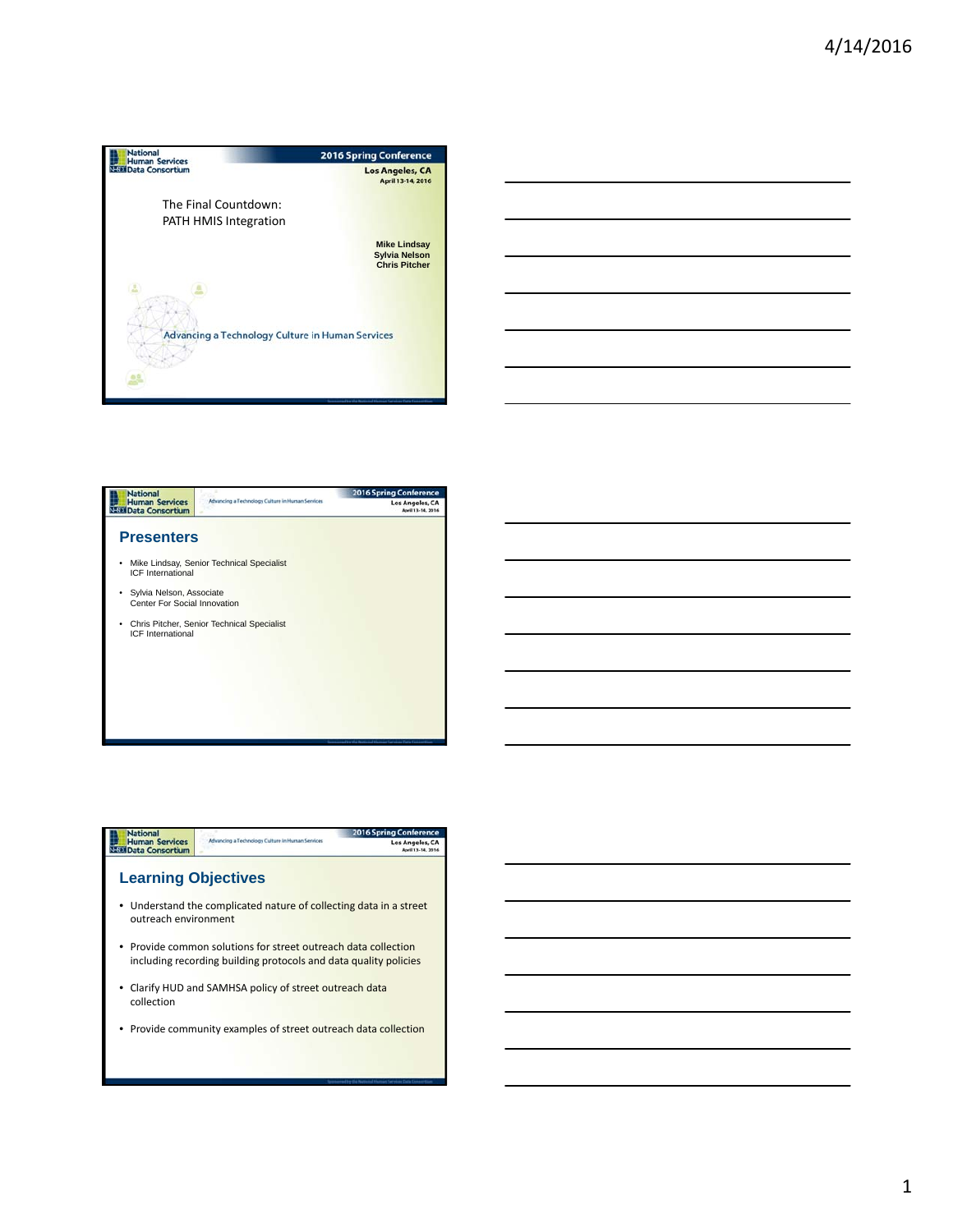

| -<br><u> Alexandro de la contrada de la contrada de la contrada de la contrada de la contrada de la contrada de la con</u>                                           |  | _____ |
|----------------------------------------------------------------------------------------------------------------------------------------------------------------------|--|-------|
|                                                                                                                                                                      |  |       |
|                                                                                                                                                                      |  |       |
|                                                                                                                                                                      |  | ___   |
|                                                                                                                                                                      |  | _____ |
| ,我们也不会有一个人的事情。""我们的人们,我们也不会有一个人的人,我们也不会有一个人的人,我们也不会有一个人的人,我们也不会有一个人的人,我们也不会有一个人的<br>第一百一十一章 我们的人,我们的人们的人们,我们的人们的人们的人们,我们的人们的人们的人们,我们的人们的人们,我们的人们的人们,我们的人们的人们,我们的人们的人 |  |       |



• Opportunities to Use PATH Data from HMIS



• Understanding how to use the data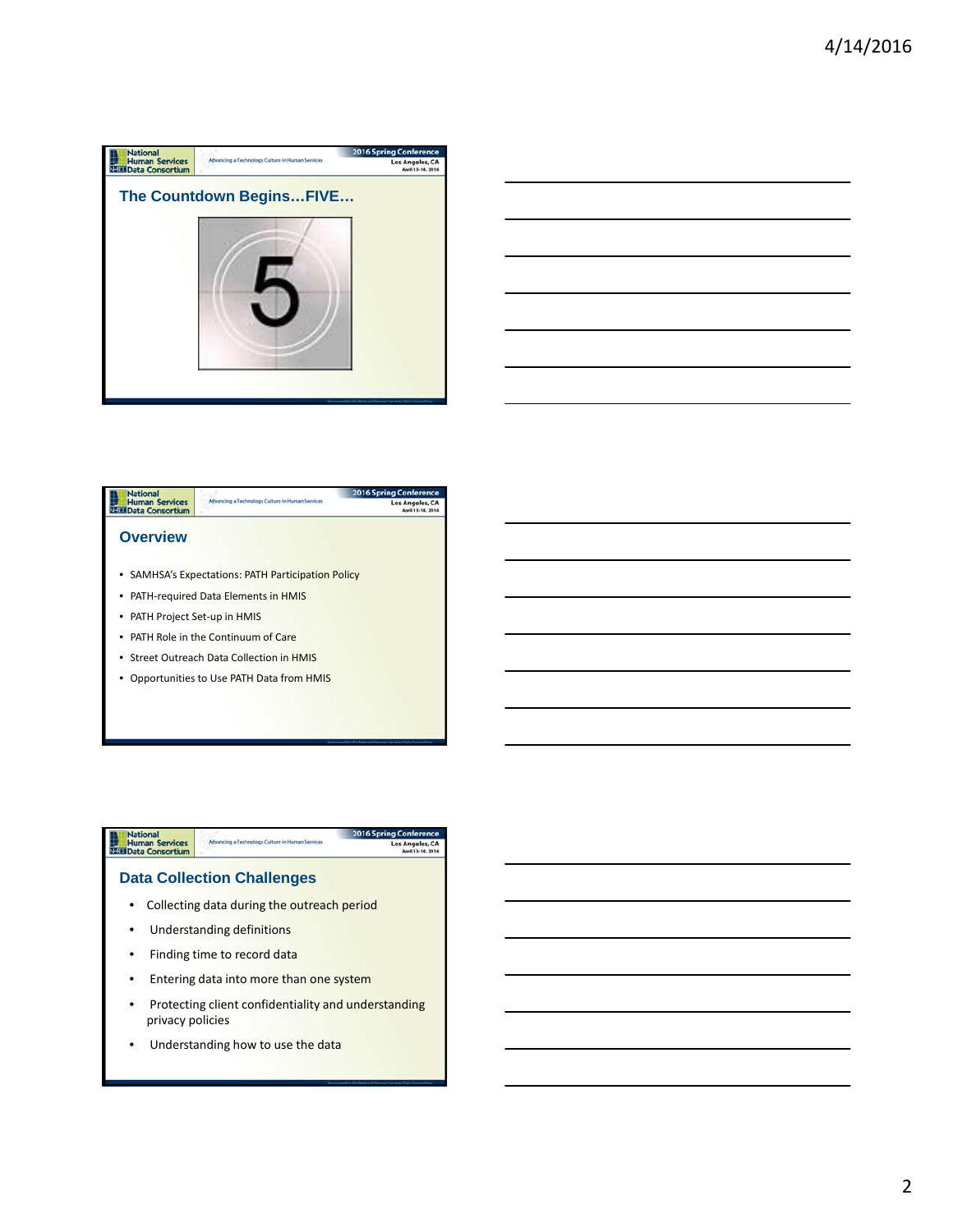





3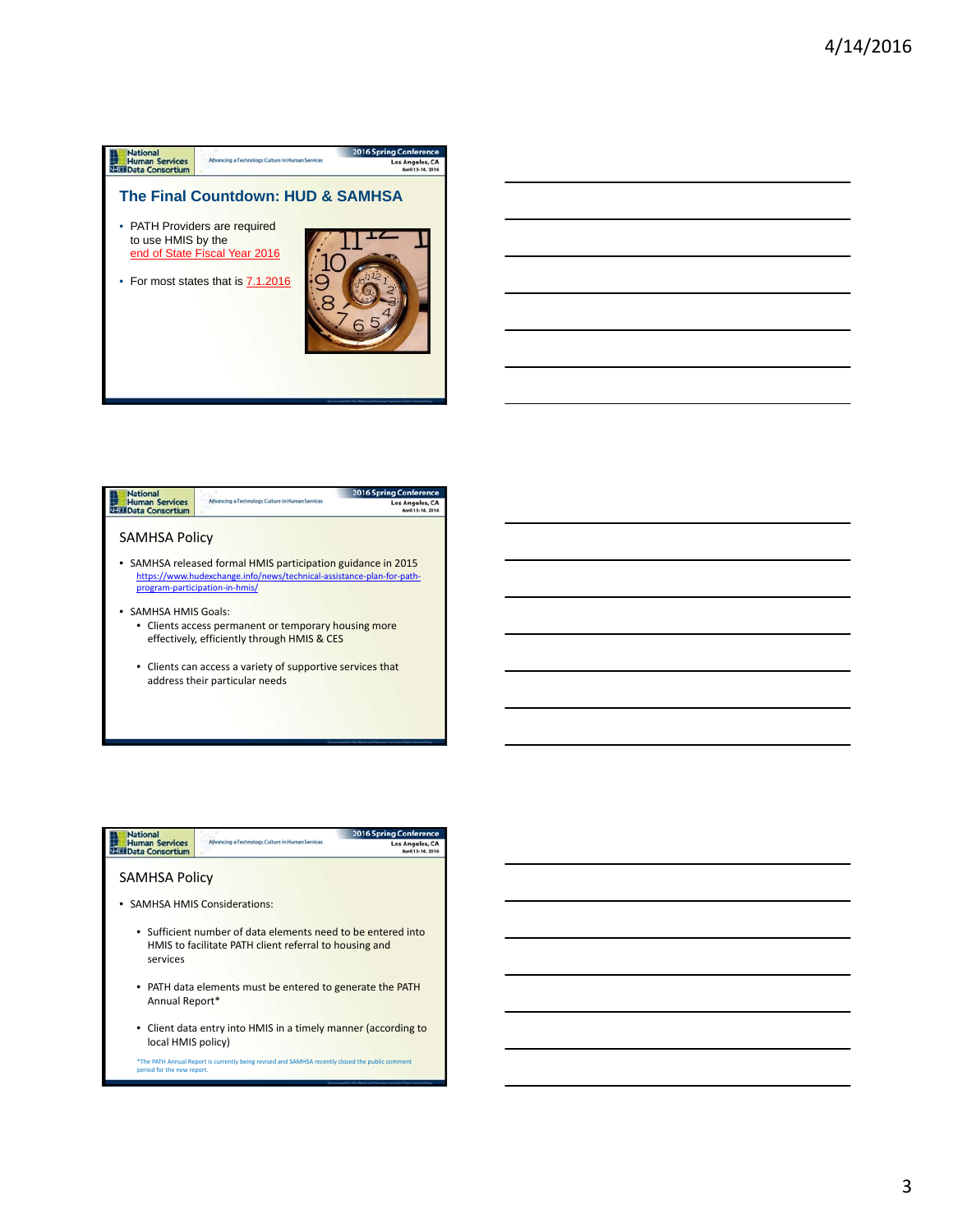## **Mational**<br>
Human Services<br>
SEE Data Consortium 2016 Spring Conf -<br>Advancing a Technology Culture in Human Services Los Angeles, CA SAMHSA Policy • Ideally, SAMHSA wants: • Each PATH staff member should be an active and qualified HMIS user, have HMIS access, and attend all required HMIS trainings • Real-time data entry in the field resulting in seamless client care coordination • At least one PATH provider staff member who coordinates with HMIS staff • At least one PATH provider staff member is an active





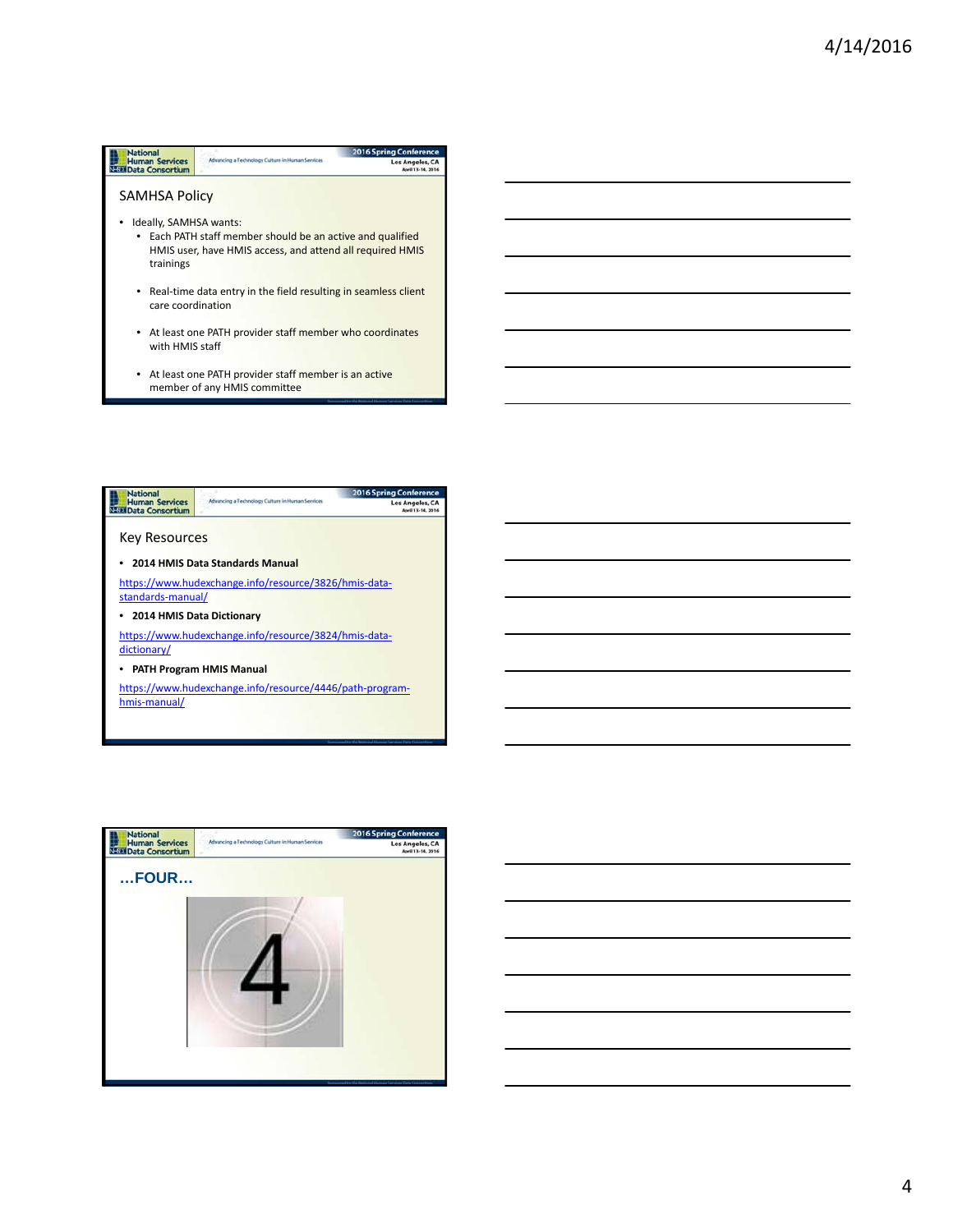



| Nationa                                         |                                                                                                                             | <b>2016 Spring Conference</b> |  |
|-------------------------------------------------|-----------------------------------------------------------------------------------------------------------------------------|-------------------------------|--|
| <b>Human Services</b><br><b>Data Consortium</b> | Advancing a Technology Culture in Human Services                                                                            | Los Angeles, CA               |  |
|                                                 | PATH Project Set-up in HMIS                                                                                                 |                               |  |
| focus for the project:                          | PATH project types are determined based on the population of                                                                |                               |  |
| human habitation                                | • Persons who generally reside in a place not meant for                                                                     |                               |  |
|                                                 | • Persons who generally reside in a place meant for human<br>habitation, or who are at risk of homelessness                 |                               |  |
|                                                 | A PATH project may serve two populations of focus                                                                           |                               |  |
|                                                 | In this case, both project types are set up in HMIS                                                                         |                               |  |
| in HMIS                                         | A client may move between staying on the street and in an<br>emergency shelter but will remain in the same original project |                               |  |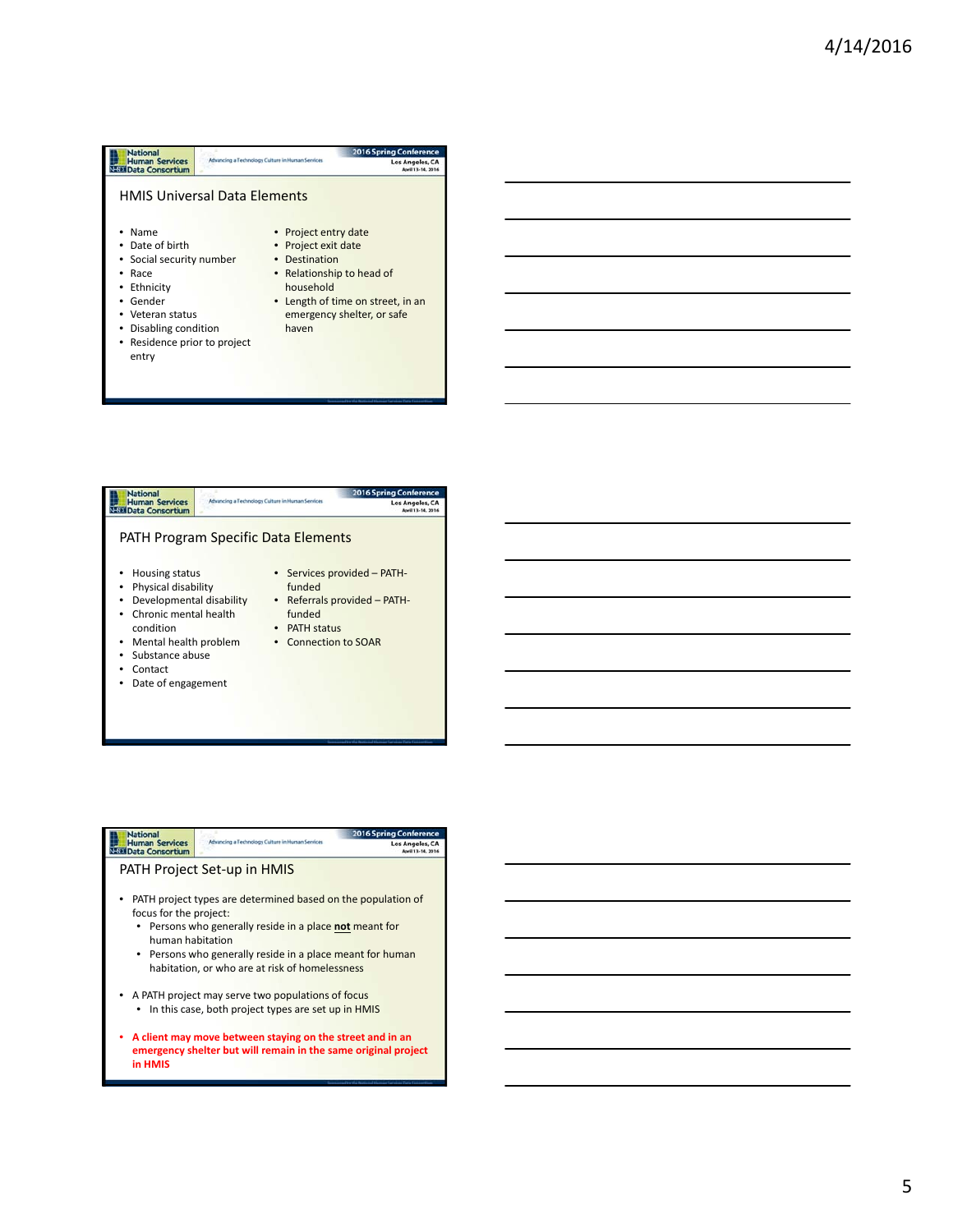## 2016 Spring Conference<br>Los Angeles, CA<br>April 13-14, 2016 **Mational**<br>
Human Services<br>
SEE Data Consortium Advancing a Technology Culture in Human Services PATH Role in the CoC • Outreach • Portal to mental health resources and assistance (for consumers and planners) • Advocates • Resources are directed to people with disabilities • Providers are using best practices • People experiencing homelessness access mainstream mental health resources



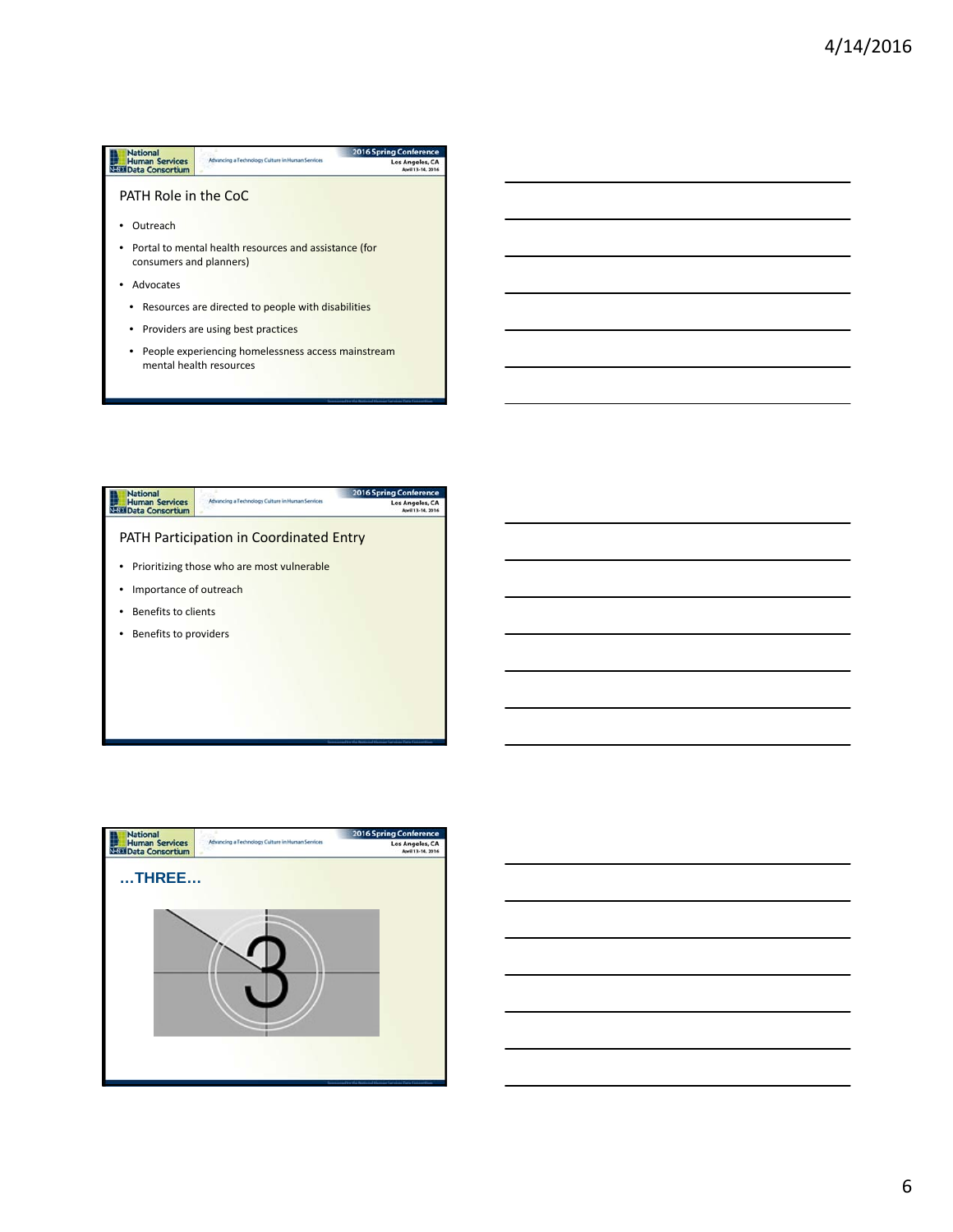





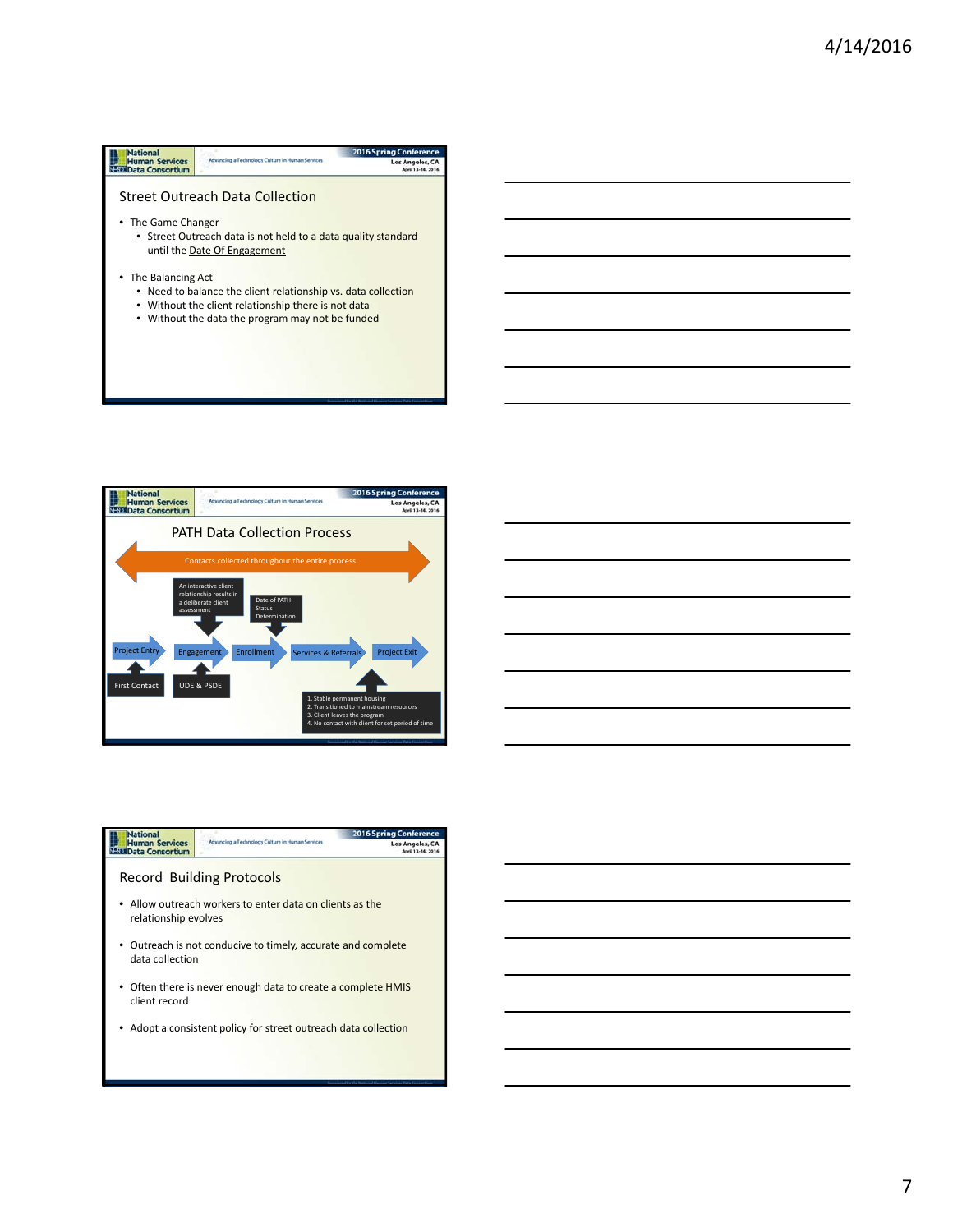## **National**<br> **Human Services**<br> **NEED** Data Consortium 2016 Spring Conf -<br>Advancing a Technology Culture in Human Services Los Angeles, CA Record Building Protocols • Outreach programs need to collect client-level data over time • Outreach programs may initially enter records that are nonidentifiable • Outreach programs shall continue to engage the client to obtain client‐identifiable data • Outreach data will not affect overall data quality until the Date of Engagement





8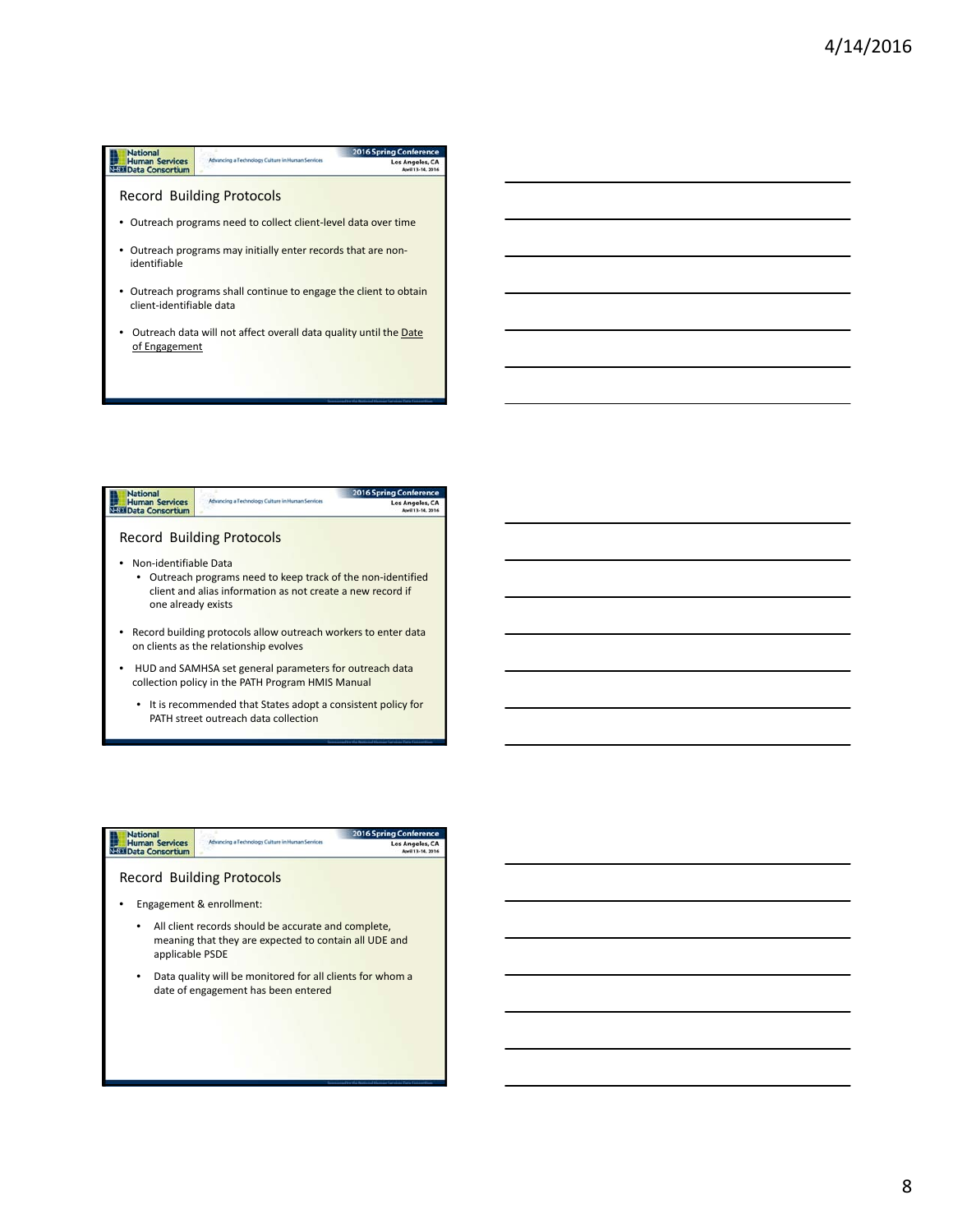



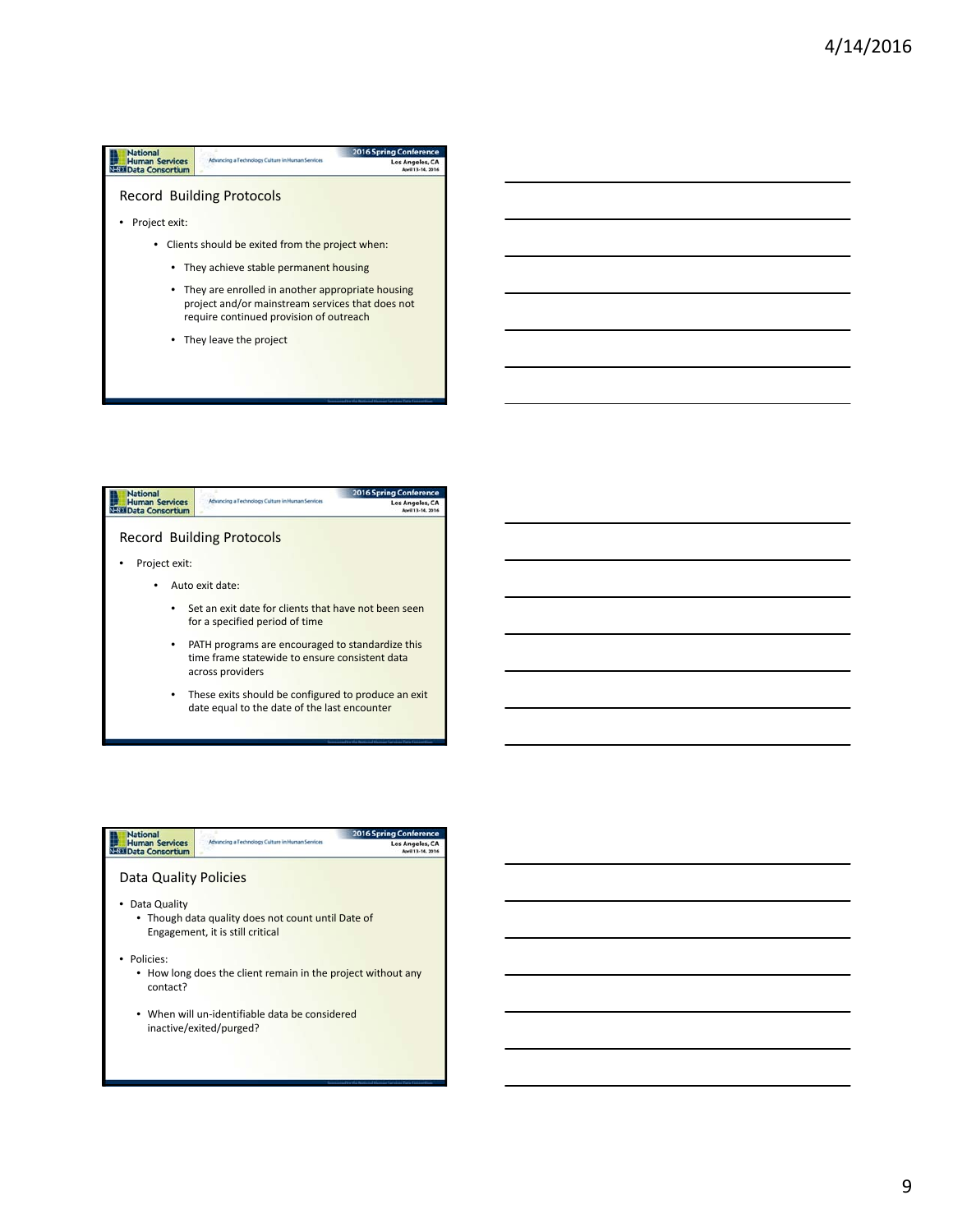





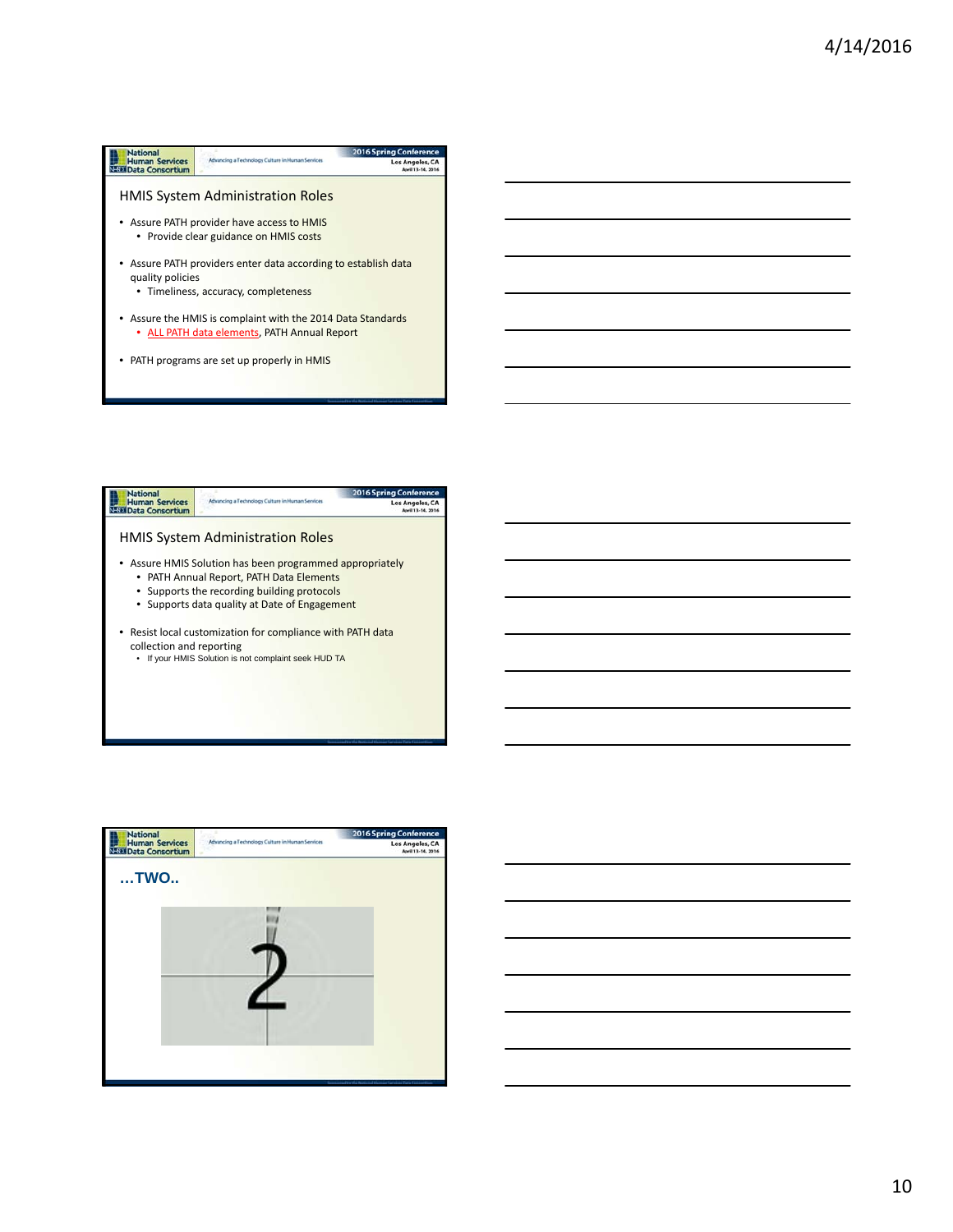



• Forthcoming webinar (sign up for HHRN Listserv)